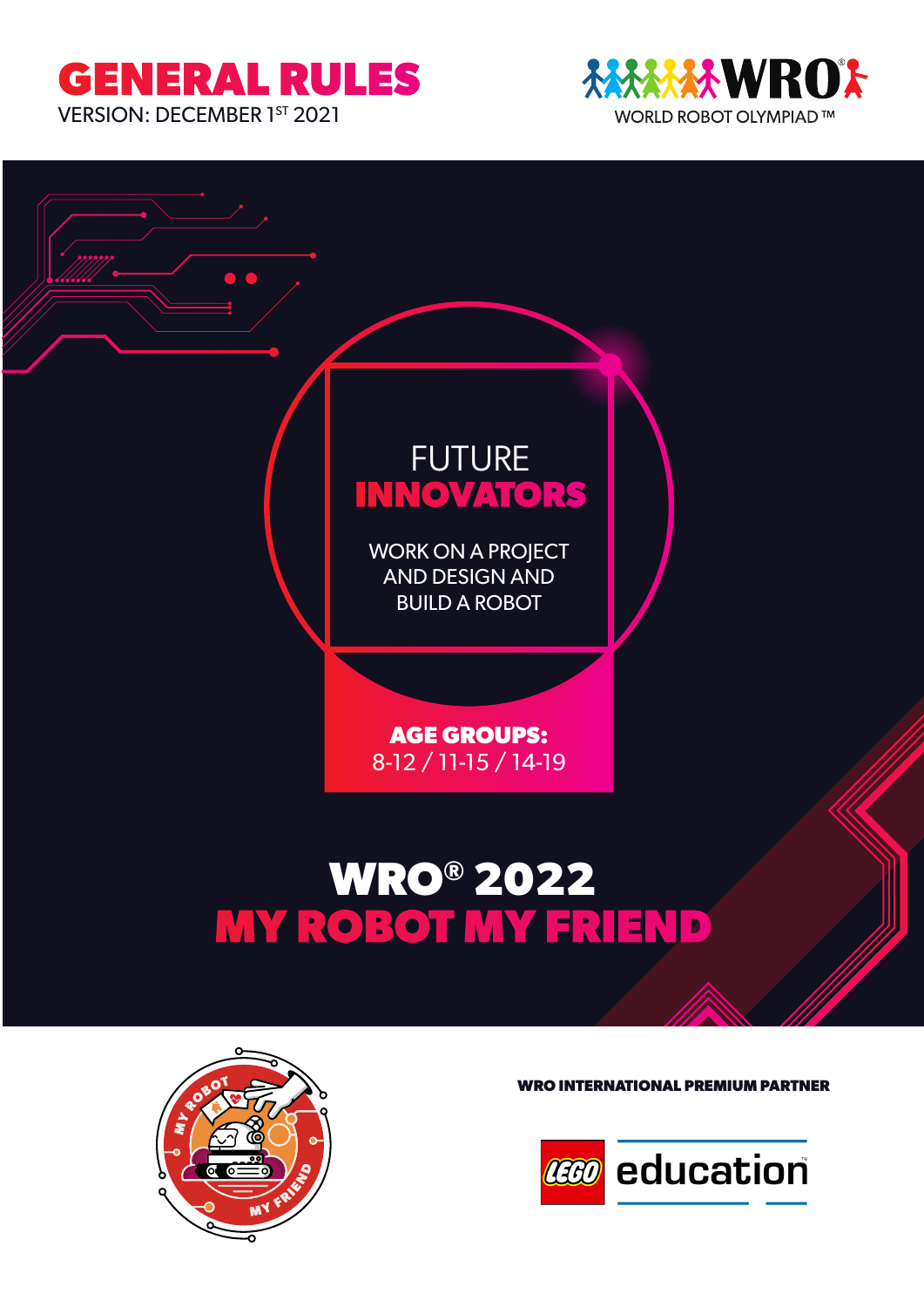

## **Table of Contents**

| 1. |  |
|----|--|
| 2. |  |
| 3. |  |
| 4. |  |
| 5. |  |
| 6. |  |
| 7. |  |
| 8. |  |
| 9. |  |
|    |  |
|    |  |
|    |  |

## **New General Rules for the WRO 2022 season**

With the update of the WRO competition program for the WRO 2022 season, we have updated the general rules of our categories as well. Our goal has been to make the rules more precise, in some cases shorter and more adaptable for National Organizers in their countries. **Therefore, please take a look at the full document before you start your WRO 2022 season.** 

In addition, please note that during the season there might be clarifications or additions to the rules in the official WRO Questions & Answers section of the WRO website. The answers are supplementary to the rules.

You can find the WRO 2022 Q&A on this page: **https://wro-association.org/competition/questions-answers/**

#### **IMPORTANT: Use of this document in national tournaments**

This rule document is made for all WRO events around the world. It is the basis for the judging at International WRO events. For the national competition in a country, a WRO National Organizer has the right to make changes to these international rules to suit local circumstances. All teams participating in a national WRO competition should use the General Rules as provided by their National Organizer.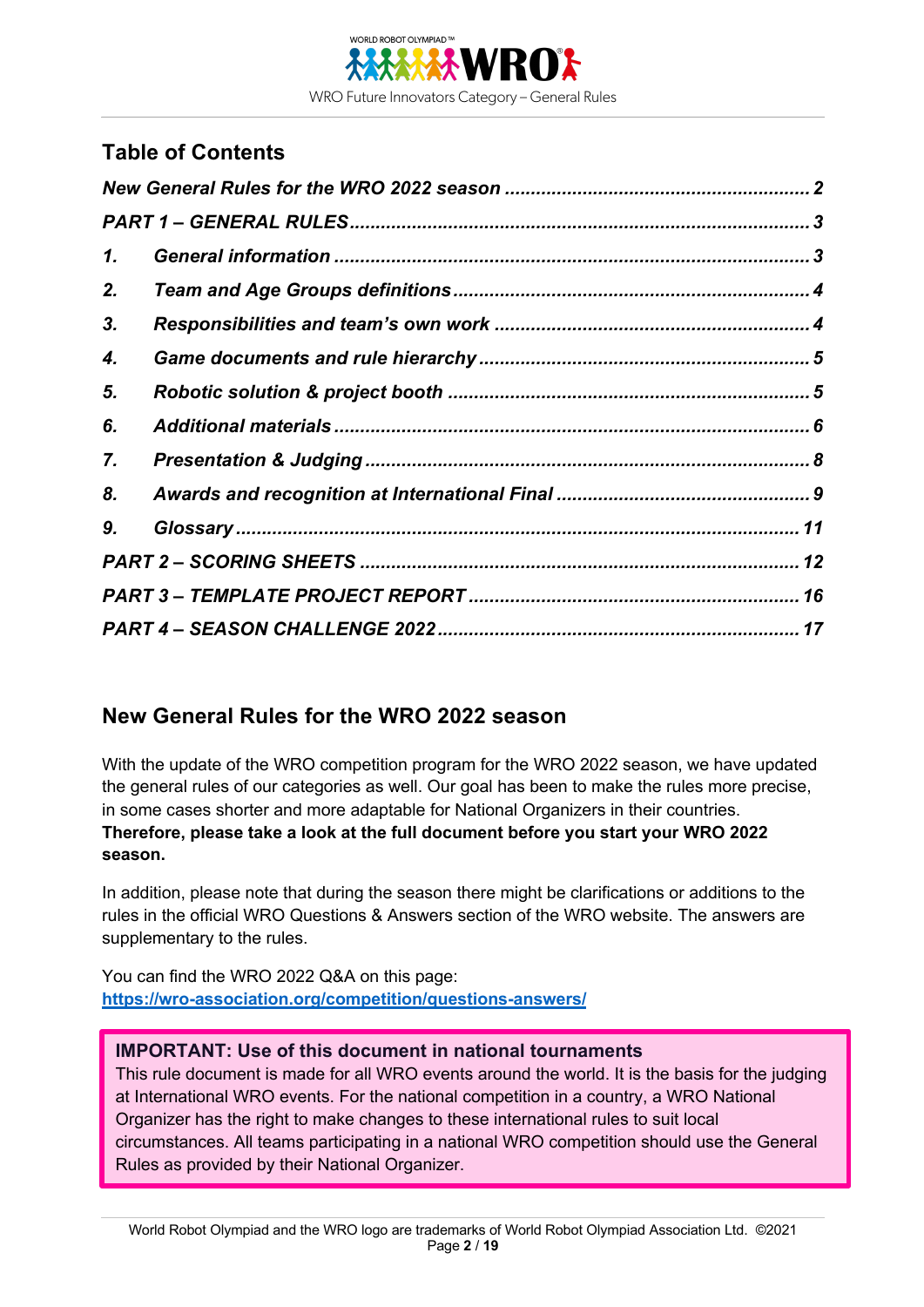

# **PART 1 – GENERAL RULES**

#### **1. General information**

#### **Introduction**

In the WRO Future Innovators category teams develop a robot that helps solve real-world problems. There is a new theme every year, often connected to the UN Sustainable Development Goals. After research into the theme each team develops an innovative and functioning robotic solution. They present their project on the competition day.

#### **Focus Areas**

Every WRO category has a special focus on learning with robots. In the WRO Future Innovators category, students will focus on developing in the following areas:

- Research and development: identify a specific problem within the season theme, research and come up with a creative solution.
- Prototyping: turning your idea into a functional robot solution.
- Technical engineering skills: implementing a robotic solution while using different source of materials (controllers, motors, sensors,  $3<sup>rd</sup>$  party equipment etc.).
- Software engineering skills: developing a code that supports the robotic solution (e.g., using sensors, interaction between multiple devices).
- Innovation: Think about potential users, the impact and how you could turn your prototype into reality.
- Presentation skills: Prepare a project booth and present the idea to judges & audience.
- Teamwork, communication, problem solving, creativity.

#### **Age-appropriate judging**

All teams in this category are judged on several criteria that fit in tree scoring rubrics. The scoring rubrics have a slightly different weight / importance for the different age groups (e.g., for younger students there is more focus on the presentation, for older students there is more focus on innovation and technical aspects).

#### **Learning is most important**

WRO wants to inspire students around the world for STEM related subjects and we want the students to develop their skills through playful learning in our competitions. This is why the following aspects are key for all our competition programs:

- Teachers, parents or other adults can help, guide and inspire the team but are not allowed to build or code/program the robot.
- Teams, coaches and judges accept our WRO Guiding Principles and WRO Ethics Code that should encourage all to commit to a fair and more meaningful learning experience.
- On a competition day, Teams and Coaches respect the judges' final decision and work with other teams and judges on ensuring a fair competition.

More information on the WRO Ethics Code can be found here: https://wro-association.org/wpcontent/uploads/2021/08/WRO-Guiding-Principles-and-Ethics-Code-2022.pdf.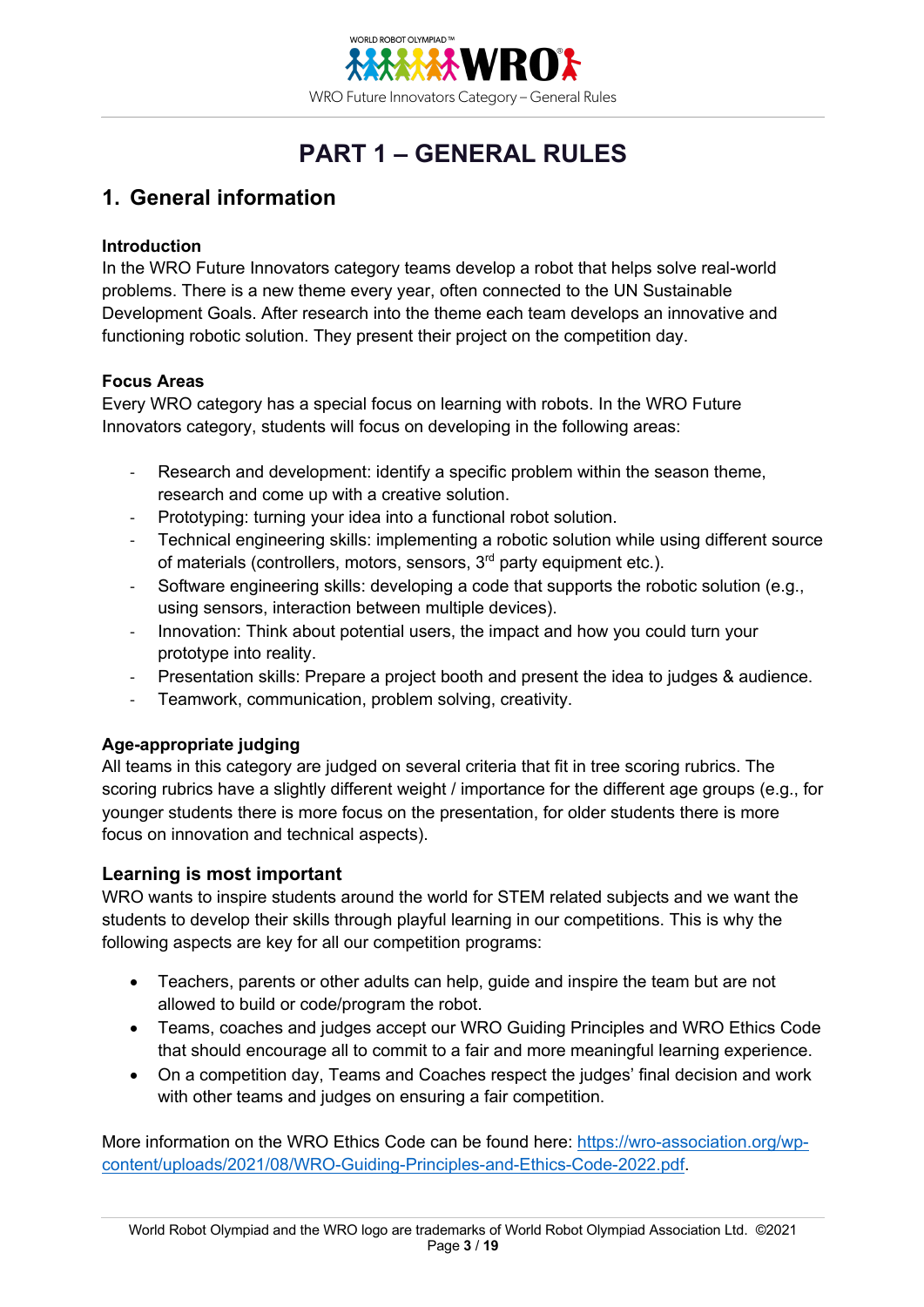

# **2. Team and Age Groups definitions**

- 2.1. A team consists of 2 or 3 students.
- 2.2. A team is guided by a coach.
- 2.3. 1 team member and 1 coach are not considered a team and cannot participate.
- 2.4. A team may only participate in one of the WRO categories in a season.
- 2.5. A student may only participate in one team.
- 2.6. The minimum age of a coach at an international event is 18 years old.
- 2.7. Coaches may work with more than one team.
- 2.8. The age groups in Future Innovators competitions are:
	- 2.8.1. Elementary: students 8-12 years old (in season 2022: born years 2010-2014)
	- 2.8.2. Junior: students 11-15 years old (in season 2022: born years 2007-2011)
	- 2.8.3. Senior: students 14-19 years old (in season 2022: born years 2003-2008)
- 2.9. The maximum age indicated represents the age that the participant turns in the calendar year of the competition, **not** his/her age on the competition day.
- 2.10. This article has been deleted

#### **3. Responsibilities and team's own work**

- 3.1. A team should behave fairly and be respectful towards other teams, coaches, judges and competition organizers. By competing in WRO, teams and coaches accept the WRO Guiding Principles that can be found at: https://wro-association.org/wpcontent/uploads/2021/08/WRO-Guiding-Principles-and-Ethics-Code-2022.pdf.
- 3.2. Every team and coach need to sign the WRO Ethics Code. The organizer of the competition will define how the Ethics Code is collected and signed.
- 3.3. The construction and coding of the robot may be done only by the team. The task of the coach is to accompany them, help them with organizational and logistical matters and support the team in the case of questions or problems. The coach cannot be involved in the construction and programming of the robot. This applies to both the day of the competition and the preparation.
- 3.4. If any of the rules mentioned in this document are broken or violated, the judges can decide on one or more of the following consequences. Before a decision is reached, a team or individual team members may be interviewed to find out more about the possible violation of the rules. The interview can include questions about the robot or the program.
	- 3.4.1. A team may get up to a 50% reduced score for one or more judging rounds.
	- 3.4.2. A team may not qualify for the national / international final.
	- 3.4.3. A team may be disqualified completely from the competition immediately.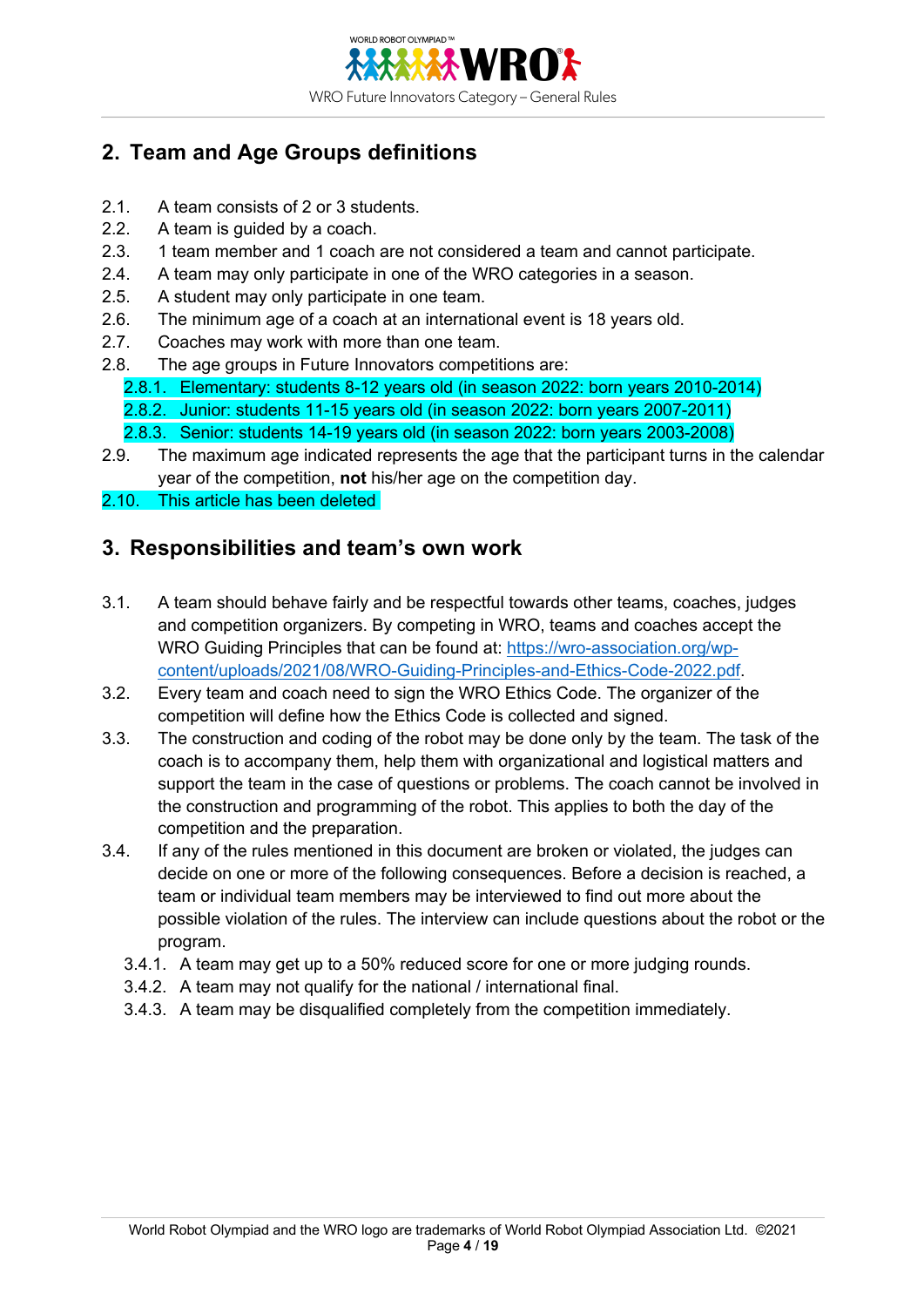

# **4. Game documents and rule hierarchy**

- 4.1. Every year, WRO publishes a new version of the general rules for this category including the season challenge and the scoring sheets for the different age groups. These rules are the basis for all international WRO events.
- 4.2. During a season, WRO may publish additional Question & Answers (Q&As) that can clarify, extend or re-define rules in game and general rule documents. Teams should read these Q&As before the competition.
- 4.3. The general rule documents, the scoring sheets and Q&As may be different in a national competition in a country due to local adaptations by the National Organizer. Teams need to inform themselves about the rules that apply in their country. For any international WRO event, only the information WRO has published is relevant. Teams that qualify for any international WRO event should inform themselves about possible differences to their local rules.
- 4.4. At the competition day, the following rule hierarchy applies:
	- 4.4.1. General rule document provides the basis for rules in this category.
	- 4.4.2. Questions & Answers (Q&As) can override rules in the general rule document.
	- 4.4.3. The judges on the competition day have the final word in any decision.

## **5. Robotic solution & project booth**

- 5.1. Teams in this category build a robotic solution inspired by the theme of the season (see PART 3). A robotic solution has the following characteristics:
	- 5.1.1. The solution is a robotic device that has several mechanisms, sensors and actuators and is operated with one or more controller(s). A robotic device should do more than a machine that is only repeating a certain workflow and should make autonomous decisions.
	- 5.1.2. The solution can use one or multiple robot devices. Every robot should work autonomously and not be operated by a remote control. Any remote controlled or additional devices are only allowed if this is connected to the solution for the real world (e.g. interacting with humans). If multiple robots are used, they should ideally communicate with each other (digitally or mechanically).
	- 5.1.3. The solution should be innovative and should help humans in their daily life. They can replace certain parts of human tasks or make it possible to do things we could not do before. Teams should always think about the effect it will have on people and society if robots help or replace humans.
	- 5.1.4. The robot solution presented can be a model of what the solution would look like in real life. However, this model should demonstrate as closely as possible the performance and functions and scale to the actual robot if it would be produced, especially in the older age groups.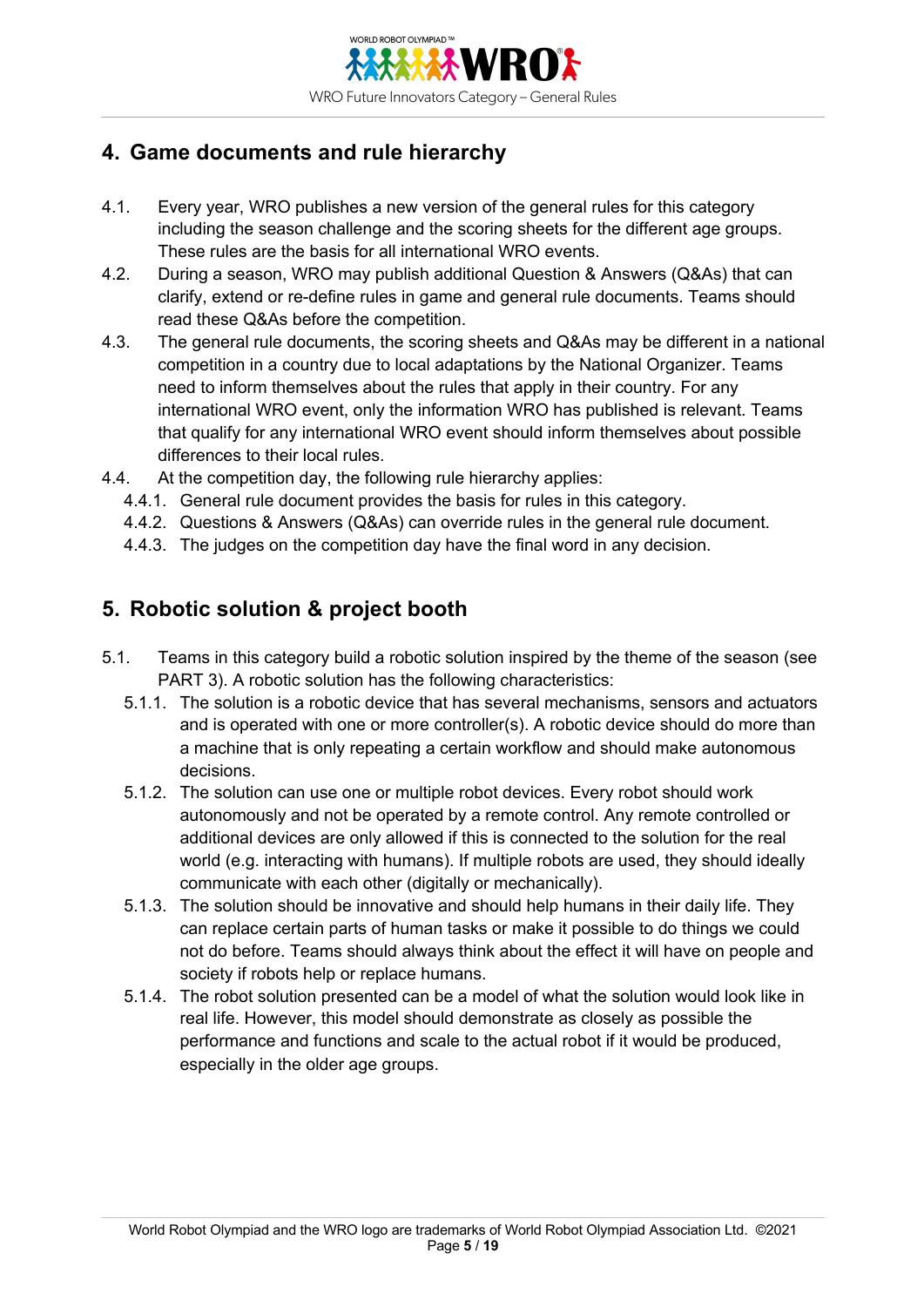

- 5.2. There is no restriction on the use of controllers, motors, sensors, or any other building equipment the team needs to create their robotic solution and project booth; however, it should not be the intention to use as much materials as possible. The judges will base their scoring on the project idea connected with a meaningful use of materials for every robotic solution.
- 5.3. Teams can use any software / programming language to code the robotic solution. All software / code that is used for the solution must be coded by the team itself or must be readily available to everyone (e.g. free open source tools).
- 5.4. Teams present their project and their robotic solution in a project booth (or other defined area) that is the same size for all teams at the tournament. The international booth size is 2m x 2m x 2m (even if the provided walls are larger. Each team will be provided with 3 vertical display surfaces within the booth, as close to the booth size as possible. The robotic solution and all booth decorations etc. should fit inside the booth, otherwise the team cannot be judged.
- 5.5. To explain their thinking to visitors, the team should use their booth to present information about their project in addition to showcasing their robotic solution. (Information about the team, the research, the development of the solution, etc.) There is no pre-described format for presenting the information, the team can use posters, displays or other materials.
- 5.6. A team must be able to demonstrate all aspects of the robotic solution within the booth. The team may be outside (in front) of the booth to present their solution.
- 5.7. Teams will be provided with the option of using a table. The size of a table will be 120cm x 60cm (or as close as possible). The table size will be consistent across teams. If a team uses the table, the table must be placed inside the project booth. Teams are allowed up to 3 chairs in the booth area.
- 5.8. The use of fire or mist is prohibited for safety reasons (e.g. to prevent legionnaires' disease). If you need to use liquids for your project, please check with the venue and competition organizer before the event. The use of liquids may be restricted to water only and may be restricted to a specific amount or may be forbidden completely pending on the regulations associated with the event. If fire, mist or liquids are important for your solution, think about other ways to showcase it in your video and in your project booth.
- 5.9. It is permitted to develop a project from a previous year; however, the team should describe how this project is clearly different or more evolved from the previous project in their report.

## **6. Additional materials**

- 6.1. The overall judging in this category is based on the robotic solution itself, the presentation on the competition day (information given by the team and presented in the booth) and the following additional materials:
	- 6.1.1. Project report (see 6.4).
	- 6.1.2. Project video (see 0).
- 6.2. The project report is mandatory for all teams in all competitions. The project video is only mandatory for teams participating in the International Final.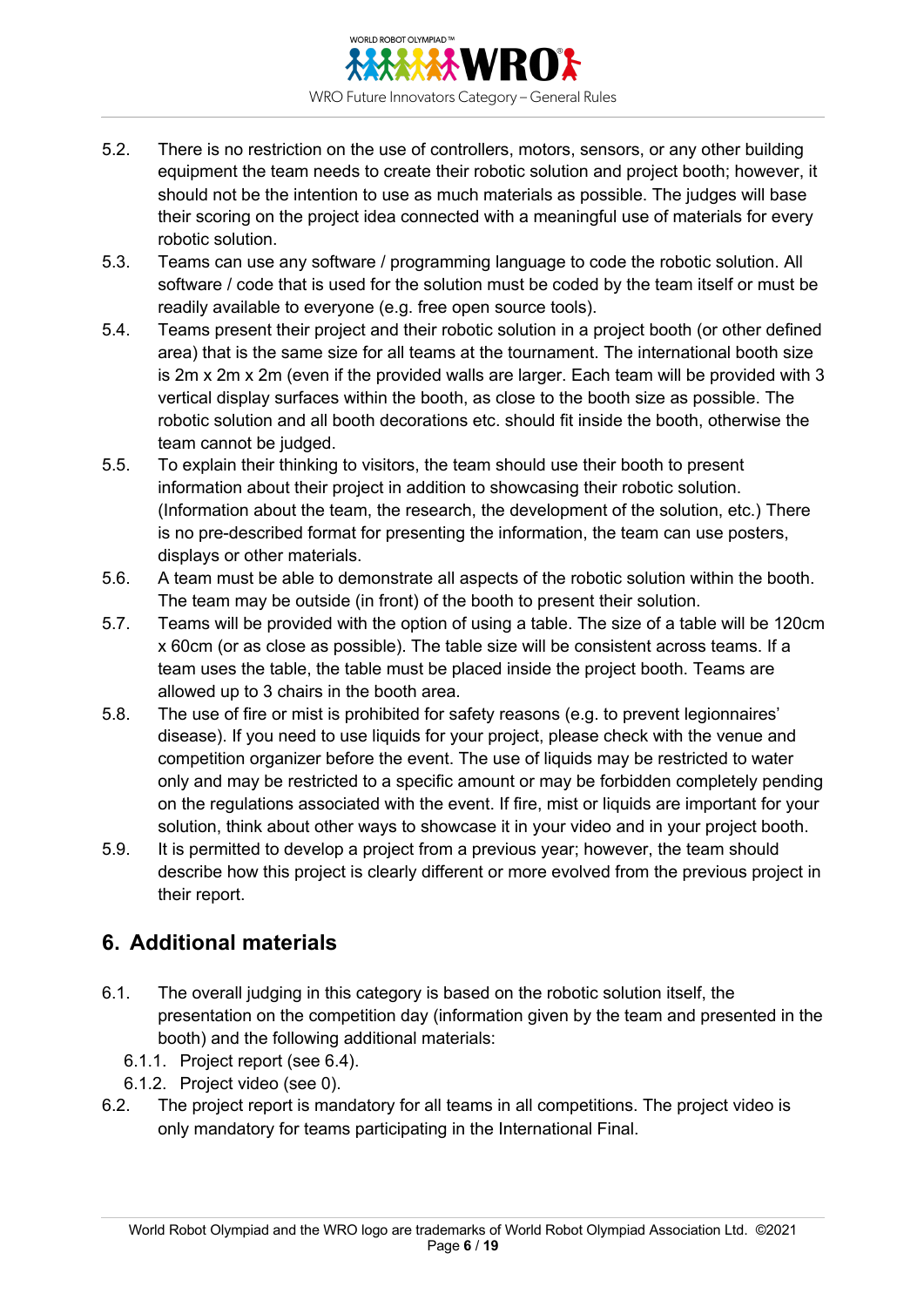

- 6.3. Additional materials must be submitted before the competition day, giving the judges enough time to prepare. The competition organizer will announce the submission deadline. For the International WRO Final, all materials must be submitted electronically. On the competition day the team should bring a minimum of 2 printed project reports, one to hand over to the judges and viewing copy for interested visitors.
- 6.4. The **project report** has the following requirements:

| Goal                       | Help the judges understand the project and prepare questions for the<br>judging session.                                                                                                                                                                                                                                                                                                                                                                                                                                                                                                                                                                                                                                                                                                                                                                                                                             |  |  |  |
|----------------------------|----------------------------------------------------------------------------------------------------------------------------------------------------------------------------------------------------------------------------------------------------------------------------------------------------------------------------------------------------------------------------------------------------------------------------------------------------------------------------------------------------------------------------------------------------------------------------------------------------------------------------------------------------------------------------------------------------------------------------------------------------------------------------------------------------------------------------------------------------------------------------------------------------------------------|--|--|--|
| Maximum number<br>of pages | pages single sided (10 pages double sided), including<br>20<br>attachments, not including front-page, table of contents and list of<br>sources. Longer reports will not be judged and will result in a score of<br>zero points.                                                                                                                                                                                                                                                                                                                                                                                                                                                                                                                                                                                                                                                                                      |  |  |  |
| File type                  | <b>PDF</b>                                                                                                                                                                                                                                                                                                                                                                                                                                                                                                                                                                                                                                                                                                                                                                                                                                                                                                           |  |  |  |
| Maximum file size          | <b>15 MB</b>                                                                                                                                                                                                                                                                                                                                                                                                                                                                                                                                                                                                                                                                                                                                                                                                                                                                                                         |  |  |  |
| Content structure          | Team introduction and roles (max. 1 page)<br>$\bullet$<br>Summary project idea (max. 1 page)<br>$\bullet$<br>Presentation of the robotic solution (max. 12 pages including<br>$\bullet$<br>photos of your robotic solution and/or screenshots from the<br>coding):<br>Evolution of project idea during the preparation<br>$\circ$<br>Research into similar ideas that are available (if any)<br>$\circ$<br>Construction of the solution<br>$\circ$<br>Coding of the solution<br>$\circ$<br>Challenges during the development process<br>$\circ$<br>Social impact & innovation (max. 6 pages):<br>Impact of your solution on (local/global) society<br>$\circ$<br>(include possible negative effects)<br>One tried, practical use case of your idea<br>$\circ$<br>Junior & Senior age group only: Answer the other<br>$\circ$<br>questions for this area that are asked in the scoring<br>sheet for these age groups. |  |  |  |
|                            | <b>IMPORTANT NOTE: For the Elementary age group the chapter about</b><br>the robotic solution should be max. 15 pages, the chapter on social<br>impact & innovation max. 3 pages.                                                                                                                                                                                                                                                                                                                                                                                                                                                                                                                                                                                                                                                                                                                                    |  |  |  |
| Language                   | For the WRO International Final, the report must be done in English.                                                                                                                                                                                                                                                                                                                                                                                                                                                                                                                                                                                                                                                                                                                                                                                                                                                 |  |  |  |
| Expectation                | The project report should be made by the team only, not by the coach<br>or others. A coach or others may only help or guide in any technical<br>issues that teams have while preparing the report (especially for<br>younger kids). We expect a more professional style of document,<br>language and wording from older students than from younger<br>students. Judges will consider whether the report is delivered at a<br>level appropriate to the age of the team when scoring.                                                                                                                                                                                                                                                                                                                                                                                                                                  |  |  |  |
| Template                   | A project report template is added to this document (Part 3)                                                                                                                                                                                                                                                                                                                                                                                                                                                                                                                                                                                                                                                                                                                                                                                                                                                         |  |  |  |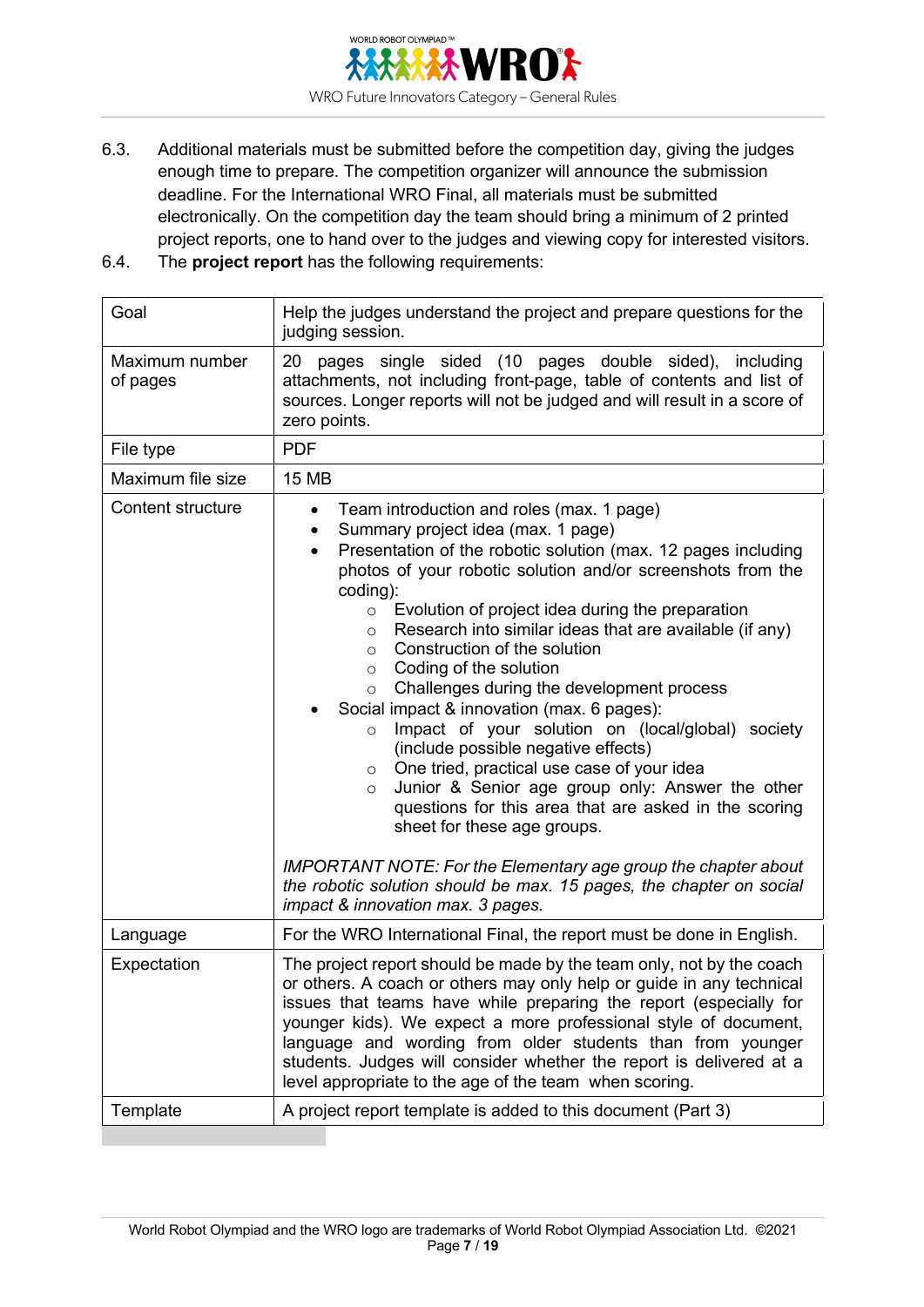

#### 6.5. The **project video** has the following requirements:

| Goal                           | Present the team and the robotic solution to the general public.<br>Demonstrate how the robotic solution works.<br>The video is also a guide for the judges, it gives you some extra time<br>to present your robot solution.                                                                                                                                                                                                                                                                                                                                |
|--------------------------------|-------------------------------------------------------------------------------------------------------------------------------------------------------------------------------------------------------------------------------------------------------------------------------------------------------------------------------------------------------------------------------------------------------------------------------------------------------------------------------------------------------------------------------------------------------------|
| Maximum length<br>of the video | 90 seconds (1.5 minutes).                                                                                                                                                                                                                                                                                                                                                                                                                                                                                                                                   |
| File type                      | .avi, .mpeg, .wmv, .mp4                                                                                                                                                                                                                                                                                                                                                                                                                                                                                                                                     |
| Maximum file size              | 100 MB                                                                                                                                                                                                                                                                                                                                                                                                                                                                                                                                                      |
| Goal                           | In the video the team shows their robotic solution while it is<br>running. The team can do this in the real-world environment.<br>The team should not repeat everything they have written in the report.<br>Teams should briefly introduce themselves and the project idea, but<br>the main part of the video should show how the robotic solution works.                                                                                                                                                                                                   |
| Language                       | For the WRO International Final, the video must be done in English.<br>(English subtitles can be used to help with understanding, but these<br>are optional.)                                                                                                                                                                                                                                                                                                                                                                                               |
| Expectation                    | The video should be done by the team, not by the coach or others. A<br>coach or others may only help or guide with regard to any technical<br>issues that teams have while preparing the video (especially for<br>younger students). Judges will consider whether the video is delivered<br>at a level appropriate to the age of the team when scoring.<br>Please note: Judges do not expect a professional video production. It<br>is completely acceptable if teams just use a mobile device (e.g.<br>smartphone, tablet) to capture the video in one go. |

#### **7. Presentation & Judging**

- 7.1. Teams in this category need to go through the following process on the competition day:
	- 7.1.1. Setting up their project booth and testing of the robotic solution
	- 7.1.2. Inspection of the booth (e.g. check for booth size)
	- 7.1.3. Presentation of the robotic solution in one or multiple judging sessions (see 7.2).
- 7.2. Each judging session takes 10 minutes. Judges will form groups of 2-3 judges and visit teams at their booth. First, the team has 5 minutes to present the project idea and demonstrate the robotic solution live at the project booth. Judges will keep time and stop the team after 5min. Then, judges will ask questions about the project and the robot solution.
- 7.3. In general, teams must maintain a presence within the team's booth during competition hours in order to present to members of the general public but, of course, the team should take a look at other projects and ideas as well.
- 7.4. A team should inform themselves of the schedule of the competition day and should be present at their booth in time for a judging session. The team must make sure that the booth is ready, and the robotic solution is on stand-by for a live presentation before the judges arrive.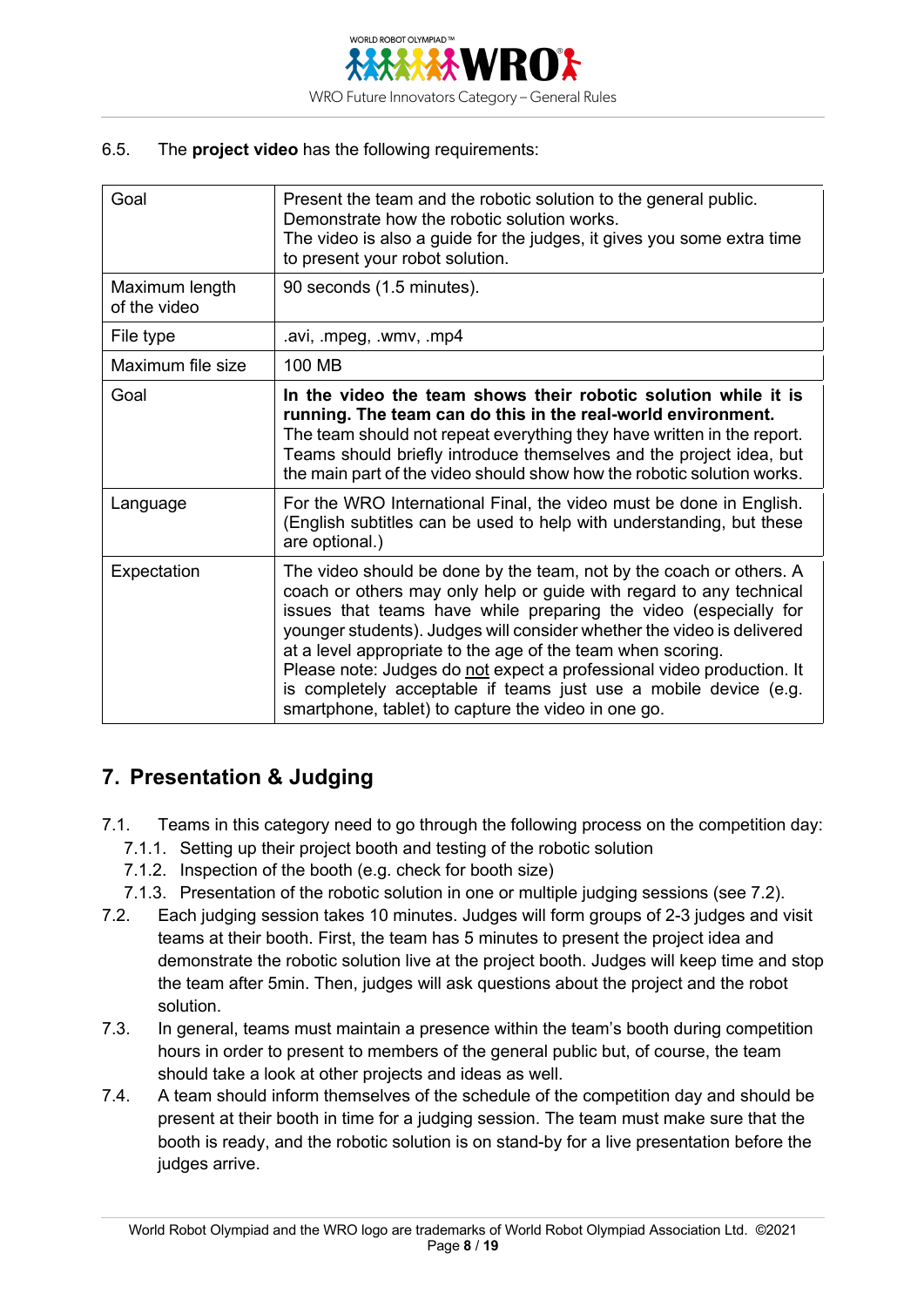

- 7.5. If a robotic solution does not function during a judging session the judges will see if they can come back at a later time and/or the team can demonstrate the solution in the next judging session.
- 7.6. For the WRO International Final, the language for the presentation is English. If a translation is necessary, this should be done by someone without a direct connection to the team (e.g. a National Organizer). Use of translation applications is allowed to translate incidental words/phrases. For competitions in countries, National Organizers can decide on the language.
- 7.7. The judging at the International WRO Final will be executed in the different age groups with the appropriate scoring sheet for each age group. This will result in there being winning teams for each age group. At WRO Friendship Invitationals all teams can be judged together as one group if not enough teams are available to judge in the different age groups. National Organizers can decide the same for national competitions.
- 7.8. Judges will prepare themselves for the competition by reviewing the report and video. In addition, at least one judging meeting will take place in the morning of, or the days before the competition. Here, the judges will discuss the judging process and will align on a joint understanding of the scoring sheets.
- 7.9. Judges should not judge teams from their own school / institution or country. If not enough judges are available, other judges from the judging group will ask the questions to the team during the judging session.
- 7.10. Judges will always view the performance of the team during the judging session and on the full competition day. Judges can deduct points on situations outside of a judging session as well, e.g. if the judges see that the coach is doing the work of a team.

## **8. Awards and recognition at International Final**

- 8.1. At the WRO International Final a 1<sup>st</sup>,  $2^{nd}$  and  $3^{rd}$  place are awarded to the teams that overall score best in their age group.
- 8.2. In addition, there will be a number of specific awards that will be presented to teams at the WRO International Final. These are awarded based on the assessment of the judges of an age group (or all judges of the competition), independent of the overall scoring of the teams. Specific sponsor awards can be added as well. National Organizers can decide to use the same award in their countries or award different awards that are in line with the spirit of our WRO competition.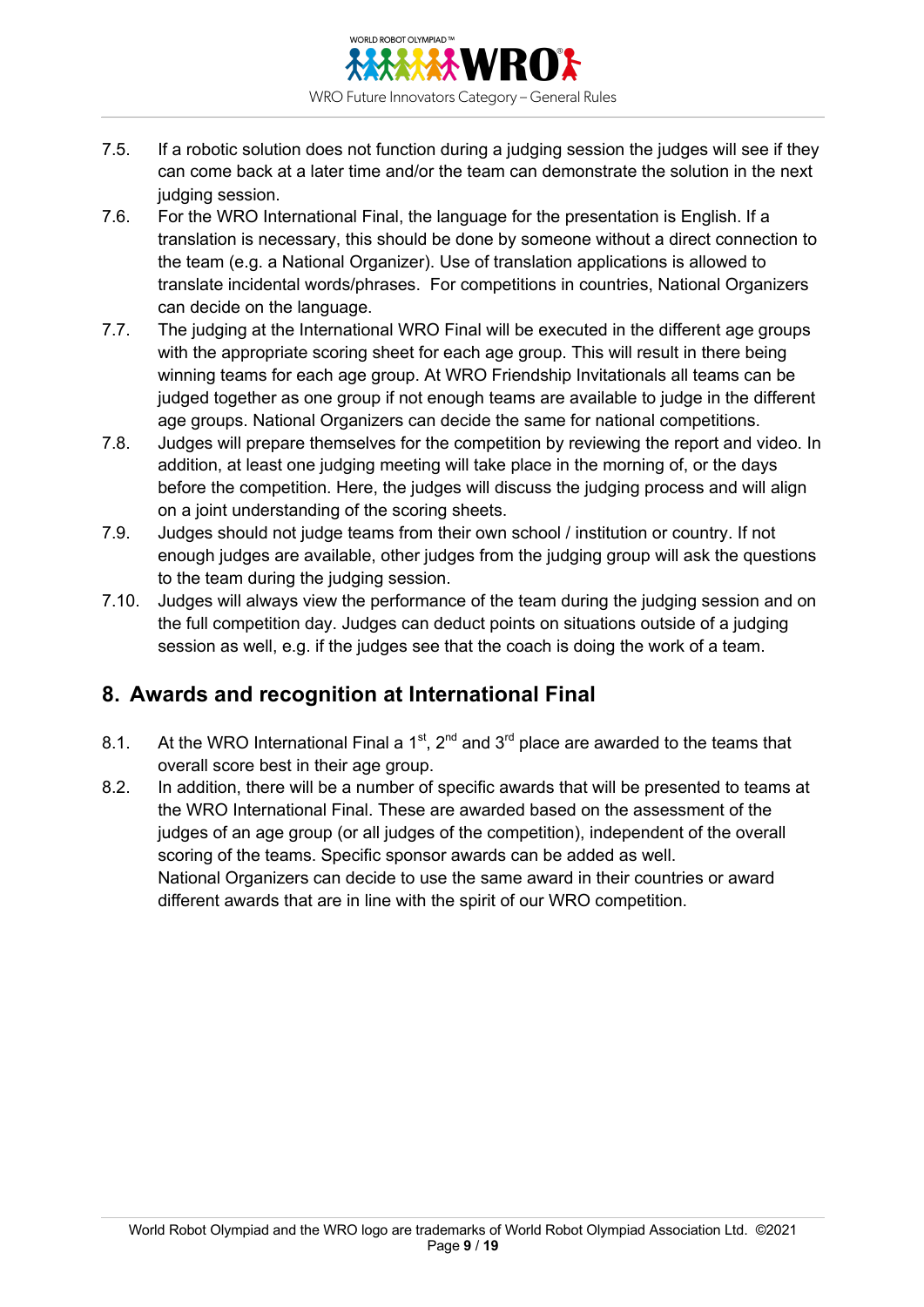

WRO Future Innovators Category – General Rules

| <b>Additional Awards WRO International Final</b> |                                                                                                      |                                                                                                                                                                                                                                                                                        |  |  |
|--------------------------------------------------|------------------------------------------------------------------------------------------------------|----------------------------------------------------------------------------------------------------------------------------------------------------------------------------------------------------------------------------------------------------------------------------------------|--|--|
| Age group                                        | <b>Award name</b>                                                                                    | <b>Description</b>                                                                                                                                                                                                                                                                     |  |  |
| Elementary                                       | <b>Team Spirit Award</b>                                                                             | This trophy goes to a team that has<br>demonstrated the best team spirit during the<br>presentation and/or competition day(s).                                                                                                                                                         |  |  |
| Junior                                           | <b>Technical Solution Award</b>                                                                      | This trophy goes to a team that presents a<br>truly robotic solution that is both simple and<br>innovative and that is only as complex as is<br>necessary.                                                                                                                             |  |  |
| Senior                                           | Start-Up Idea Award                                                                                  | This trophy goes to a team that has clearly<br>positioned their project as a prototype for<br>further development. The project idea is<br>innovative and new and will have a positive<br>impact on society.                                                                            |  |  |
| All age groups                                   | <b>Project Report Award</b>                                                                          | This trophy goes to a team that has<br>documented their work well and designed their<br>report in such a way that it is interesting and<br>easy to understand for outsiders.                                                                                                           |  |  |
| All age groups                                   | <b>Team Award</b>                                                                                    | This trophy goes to the team that got the best<br>score from voting that teams have done<br>among each other. The competition organizer<br>will organize this award with the teams and<br>can decide if this is an award for every age<br>group, only one age group or all age groups. |  |  |
| All age groups                                   | <b>LEGO®</b> Education<br><b>Creativity Award</b><br>(special award for<br>international final only) | This trophy goes to a team that shows<br>creativity in the presented solution, the build of<br>their robot and/or the presentation of their<br>project. The winning team is selected by<br>LEGO® Education.                                                                            |  |  |

8.3. Every team/participant at the international final will receive a certificate that is based on their score (Independent of the presented awards.) Teams receive a bronze, silver or golden certificate based on their overall ranking.

| Overall ranking (in age group) | <b>Certificate</b> |
|--------------------------------|--------------------|
| $< 50\%$                       | <b>Bronze</b>      |
| 50-80%                         | Silver             |
| $> 80\%$                       | Gold               |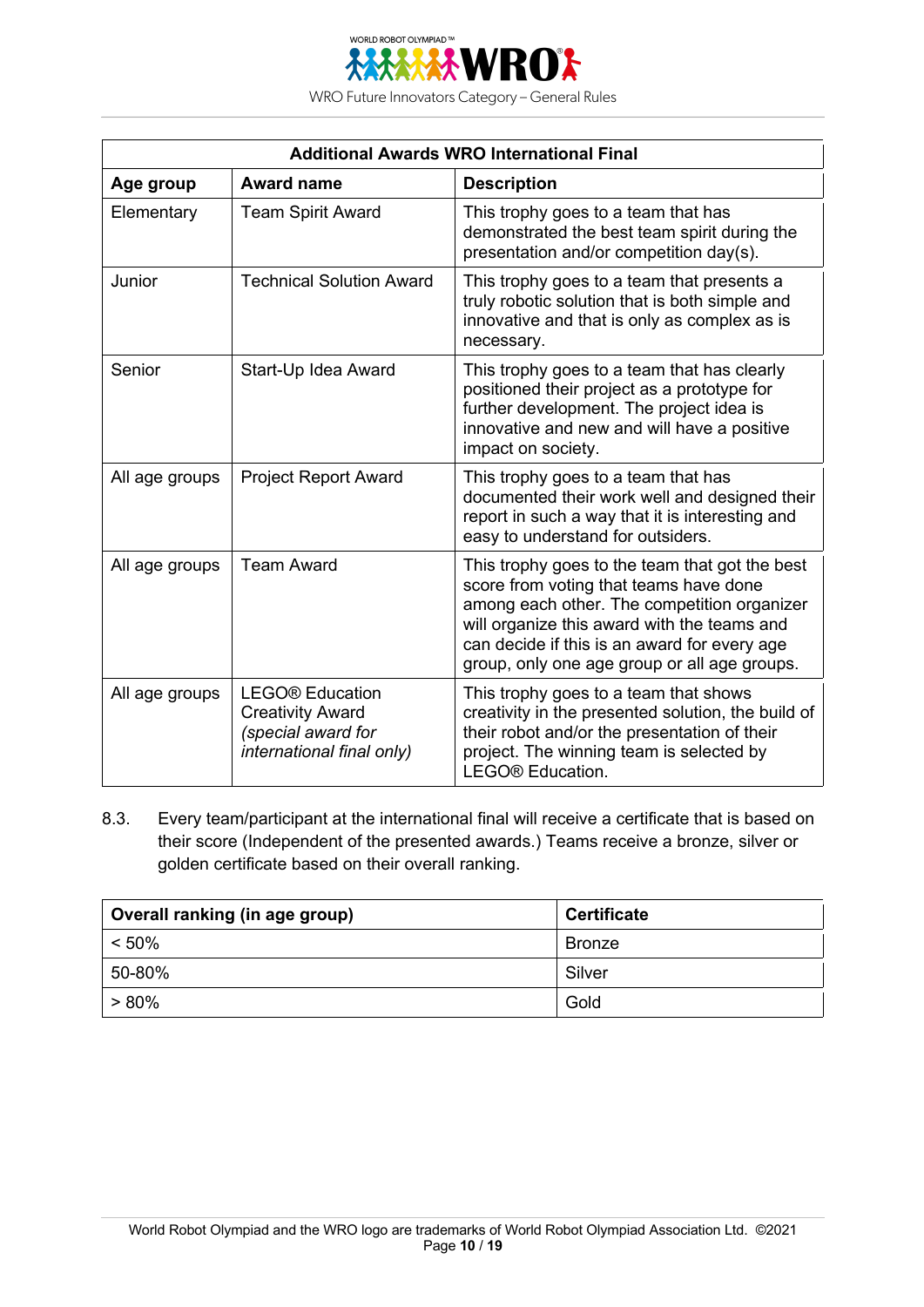

# **9. Glossary**

| Coach                           | A person assisting a team in the process to learn different robotics<br>aspects, teamwork, problem solving, time management, etc. The role<br>of the coach is not to win the competition for the team, but to teach<br>them and guide them through the problem identification and in<br>discovering ways to solve the competition challenge. |
|---------------------------------|----------------------------------------------------------------------------------------------------------------------------------------------------------------------------------------------------------------------------------------------------------------------------------------------------------------------------------------------|
| <b>Competition</b><br>organizer | The competition organizer is the entity that hosts the competition a<br>team is visiting. This can be a local school, the National Organizer of<br>a country that runs the National Final or a WRO Host Country together<br>with WRO Association running the International WRO Final.                                                        |
| <b>Judging Group</b>            | In general, 2 or 3 people form a judging group. These group will visit<br>the teams in a judging session and ask questions. The same people<br>will have seen the project report and video before the judging session<br>as well.                                                                                                            |
| <b>Judging Session</b>          | Teams are judged in judging sessions. Every session has 10 minutes,<br>5 minutes for a presentation from the team, 5 to answer questions from<br>the judges.                                                                                                                                                                                 |
| <b>Project Booth</b>            | The project booth is the place where teams present their solution.<br>The project booth's dimensions are 2m x 2m x 2m.                                                                                                                                                                                                                       |
| <b>Robotic Solution</b>         | The robotic solution is the core result of the team's work. A team<br>presents their solution to judges. A robotic solution cannot be larger<br>than the project booth.                                                                                                                                                                      |
| <b>WRO</b>                      | In this document, WRO stands for World Robot Olympiad<br>Association Ltd., the non-profit organization running WRO world-<br>wide. WRO is responsible for the (international) game and rule<br>documents.                                                                                                                                    |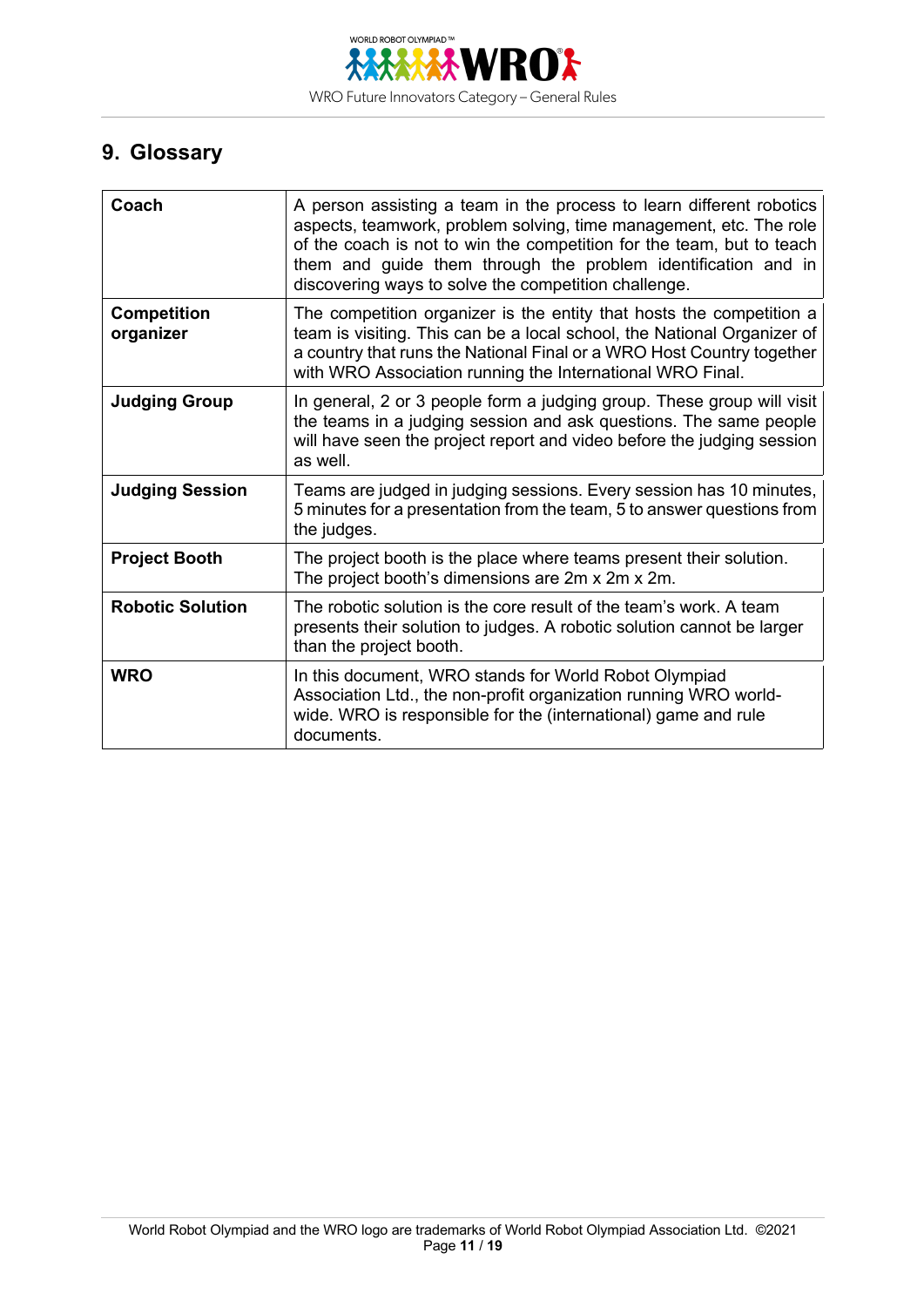

# **PART 2 – SCORING SHEETS**

Presented below are the scoring sheets as used in the international final.

The Judges are asked to grade all criteria on a scale from 0 to 10, similar to grading in some educational systems. Based on that grade the number of points the team gets for that specific aspect of the competition is calculated. The maximum points are presented on the scoring sheet.

At the international final judges work in pairs or little groups. Teams are visited by at least 2 judge groups. The judges score each criterion and discuss their scoring after each round. The winners are selected on the base of the scoring of the judges and a discussion in a judge meeting after all judging rounds are completed.

Use of scoring sheets in national competitions:

National Organizers can choose to adapt these scoring sheets for regional and national competitions.

The scoring sheets have been developed in such a way that it is possible to judge teams from different age groups together. The focus is a little different for each age group, but they all can achieve a maximum of 200 points. This makes it easier to judge at smaller events, when there are not enough Future Innovators teams to be judged in separate age groups.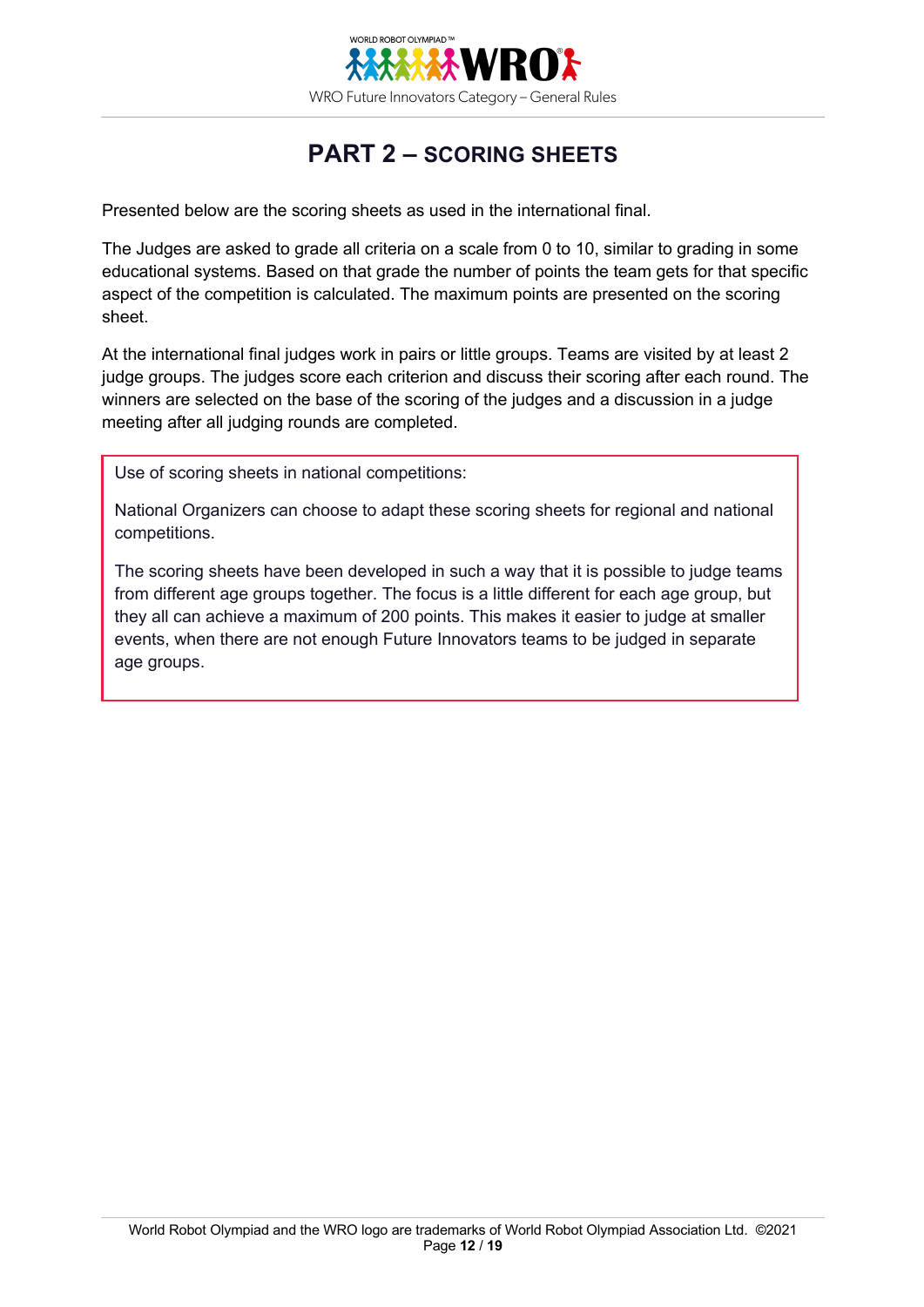

|                                      | <b>Criteria</b>                                                                                                                                                              | <b>Score</b><br>$0 - 10*$ | max<br>points |
|--------------------------------------|------------------------------------------------------------------------------------------------------------------------------------------------------------------------------|---------------------------|---------------|
|                                      | Idea, Quality & Creativity                                                                                                                                                   |                           | 30            |
| <b>PROJECT &amp;</b>                 | <b>Research &amp; Report</b>                                                                                                                                                 |                           | 15            |
| <b>INNOVATION</b>                    | Usage of the idea                                                                                                                                                            |                           | 15            |
|                                      | <b>Key Innovation &amp; Slogan</b>                                                                                                                                           |                           | 10            |
|                                      | <b>TOTAL</b>                                                                                                                                                                 |                           | 70            |
|                                      | <b>Robotic Solution</b>                                                                                                                                                      |                           | 30            |
| <b>ROBOTIC</b>                       | Meaningful use of engineering concepts                                                                                                                                       |                           | 10            |
| <b>SOLUTION</b>                      | <b>Code Efficiency &amp; Software Automation</b>                                                                                                                             |                           | 10            |
|                                      | <b>Demonstration of Robotic Solution</b>                                                                                                                                     |                           | 15            |
|                                      | TOTAI                                                                                                                                                                        |                           | 65            |
|                                      | <b>Presentation &amp; Project booth</b>                                                                                                                                      |                           | 30            |
| <b>PRESENTATION</b><br>& TEAM SPIRIT | <b>Technical Understanding &amp; Quick Thinking</b>                                                                                                                          |                           | 15            |
|                                      | <b>Team Spirit</b>                                                                                                                                                           |                           | 20            |
|                                      | <b>TOTAL</b>                                                                                                                                                                 |                           | 65            |
|                                      | <b>Maximum Points</b>                                                                                                                                                        |                           | 200           |
| Comments:                            |                                                                                                                                                                              |                           |               |
|                                      | * Judges give a score from 0-10. For example, if a judge scores "Idea, Quality & Creativity" with a 5, then the team will get<br>$5/10$ * 20 = 10 points for this criterion. |                           |               |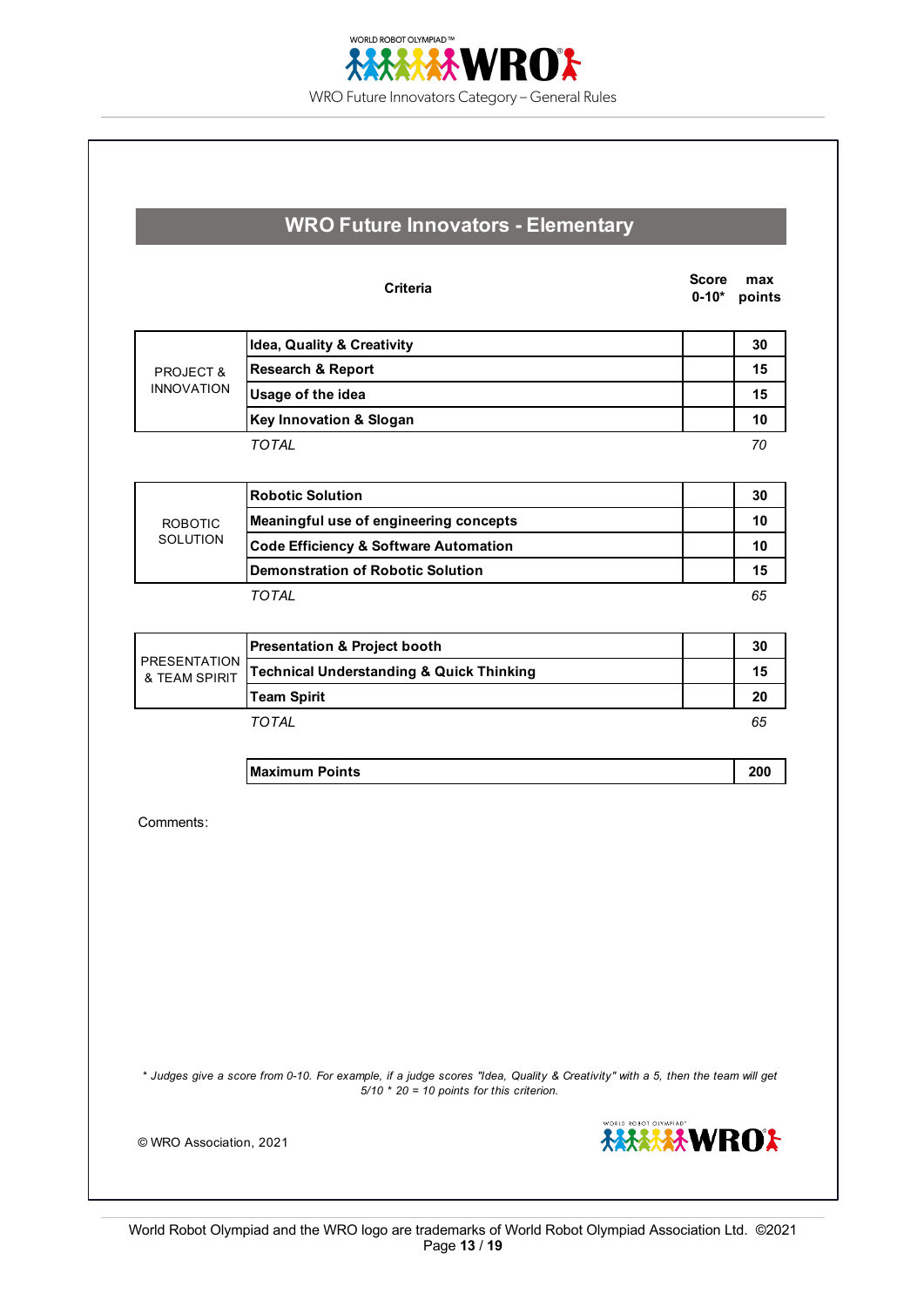

| WRO Future Innovators - Junior |  |
|--------------------------------|--|
|                                |  |

|                      | Criteria                                                                                                 | <b>Score</b><br>$0 - 10*$ | max<br>points |
|----------------------|----------------------------------------------------------------------------------------------------------|---------------------------|---------------|
|                      | <b>Idea, Quality &amp; Creativity</b>                                                                    |                           | 30            |
|                      | <b>Research &amp; Report</b>                                                                             |                           | 15            |
| <b>PROJECT &amp;</b> | <b>Social Impact &amp; Need</b>                                                                          |                           | 10            |
| <b>INNOVATION</b>    | <b>Key Innovation &amp; Slogan</b>                                                                       |                           | 10            |
|                      | Extra element of entrepreneurship<br>a) Cost structure, b) Revenue Stream, c) Key Resources, d) Partners |                           | 10            |
|                      | <b>TOTAL</b>                                                                                             |                           | 75            |
|                      | <b>Robotic Solution</b>                                                                                  |                           | 30            |
| <b>ROBOTIC</b>       | Meaningful use of engineering concepts                                                                   |                           | 15            |
| <b>SOLUTION</b>      | <b>Code Efficiency &amp; Software Automation</b>                                                         |                           | 10            |

|                               | <b>Presentation &amp; Project booth</b>             | 25 |
|-------------------------------|-----------------------------------------------------|----|
| PRESENTATION<br>& TEAM SPIRIT | <b>Technical Understanding &amp; Quick Thinking</b> | 15 |
|                               | <b>Team Spirit</b>                                  | 15 |
|                               | TOTAI                                               | 55 |

**Maximum Points 200**

**Demonstration of Robotic Solution 15 15** 

Comments:

*\* Judges give a score from 0-10. For example, if a judge scores "Idea, Quality & Creativity" with a 5, then the team will get 5/10 \* 30 = 15 points for this criterion.*



*TOTAL 70*

© WRO Association, 2021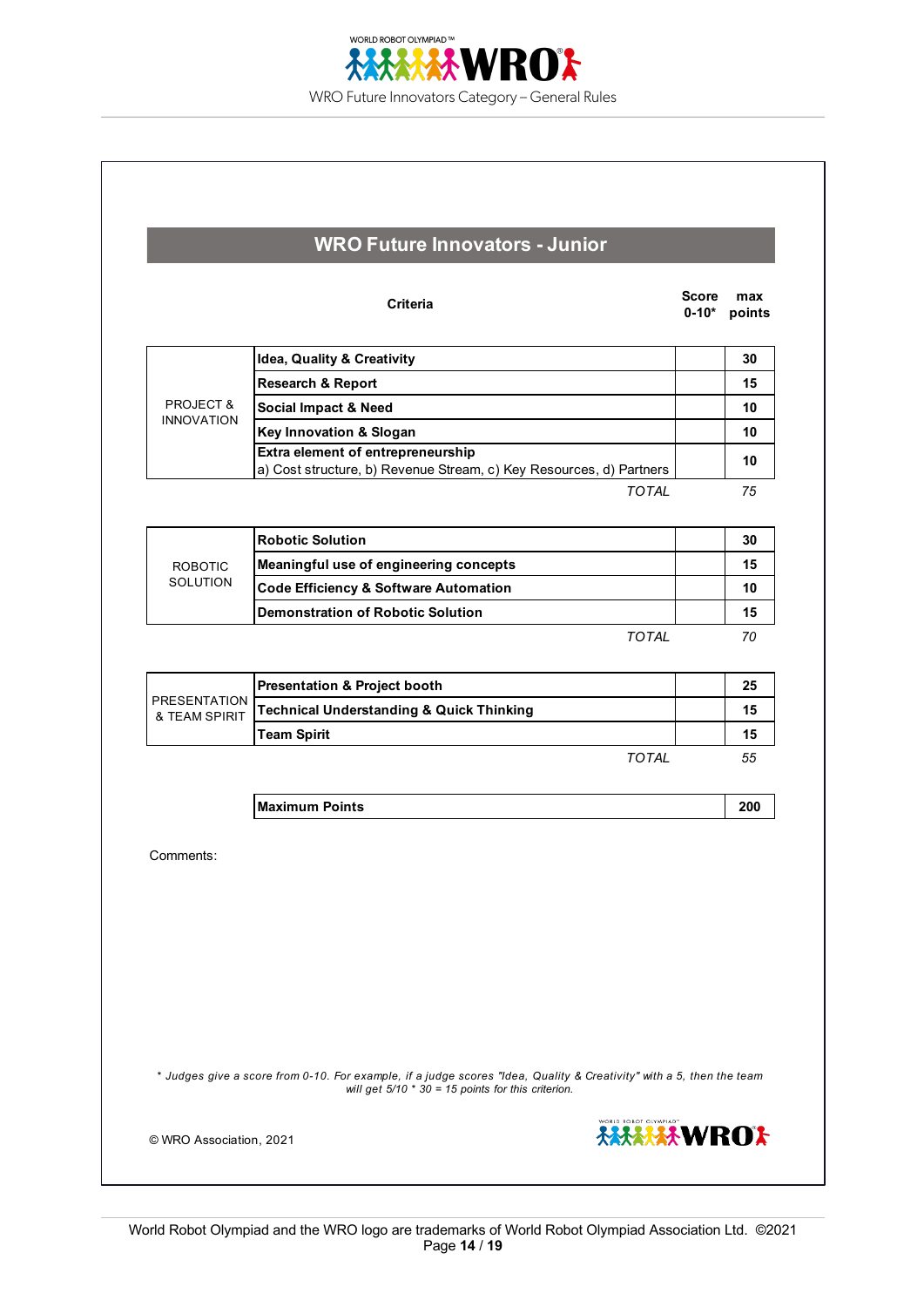

|                                      | Criteria                                                                                                 | Score<br>$0 - 10*$ | max<br>points |
|--------------------------------------|----------------------------------------------------------------------------------------------------------|--------------------|---------------|
|                                      | <b>Idea, Quality &amp; Creativity</b>                                                                    |                    | 20            |
|                                      | <b>Research &amp; Report</b>                                                                             |                    | 15            |
| <b>PROJECT &amp;</b>                 | <b>Social Impact &amp; Need</b>                                                                          |                    | 10            |
| <b>INNOVATION</b>                    | Key Innovation & Slogan                                                                                  |                    | 10            |
|                                      | Extra element of entrepreneurship<br>a) Cost structure, b) Revenue Stream, c) Key Resources, d) Partners |                    | 10            |
|                                      | <b>Next Steps &amp; Prototype Development</b>                                                            |                    | 10            |
|                                      | <b>TOTAL</b>                                                                                             |                    | 75            |
|                                      | <b>Robotic Solution</b>                                                                                  |                    | 30            |
| <b>ROBOTIC</b>                       | Meaningful use of engineering concepts                                                                   |                    | 15            |
| <b>SOLUTION</b>                      | <b>Code Efficiency &amp; Software Automation</b>                                                         |                    | 10            |
|                                      | <b>Demonstration of Robotic Solution</b>                                                                 |                    | 15            |
|                                      | <b>TOTAL</b>                                                                                             |                    | 70            |
|                                      | <b>Presentation &amp; Project booth</b>                                                                  |                    | 25            |
| <b>PRESENTATION</b><br>& TEAM SPIRIT | <b>Technical Understanding &amp; Quick Thinking</b>                                                      |                    | 15            |
|                                      | <b>Team Spirit</b>                                                                                       |                    | 15            |
|                                      | TOTAI                                                                                                    |                    | 55            |
|                                      | <b>Maximum Points</b>                                                                                    |                    | 200           |
| Comments:                            |                                                                                                          |                    |               |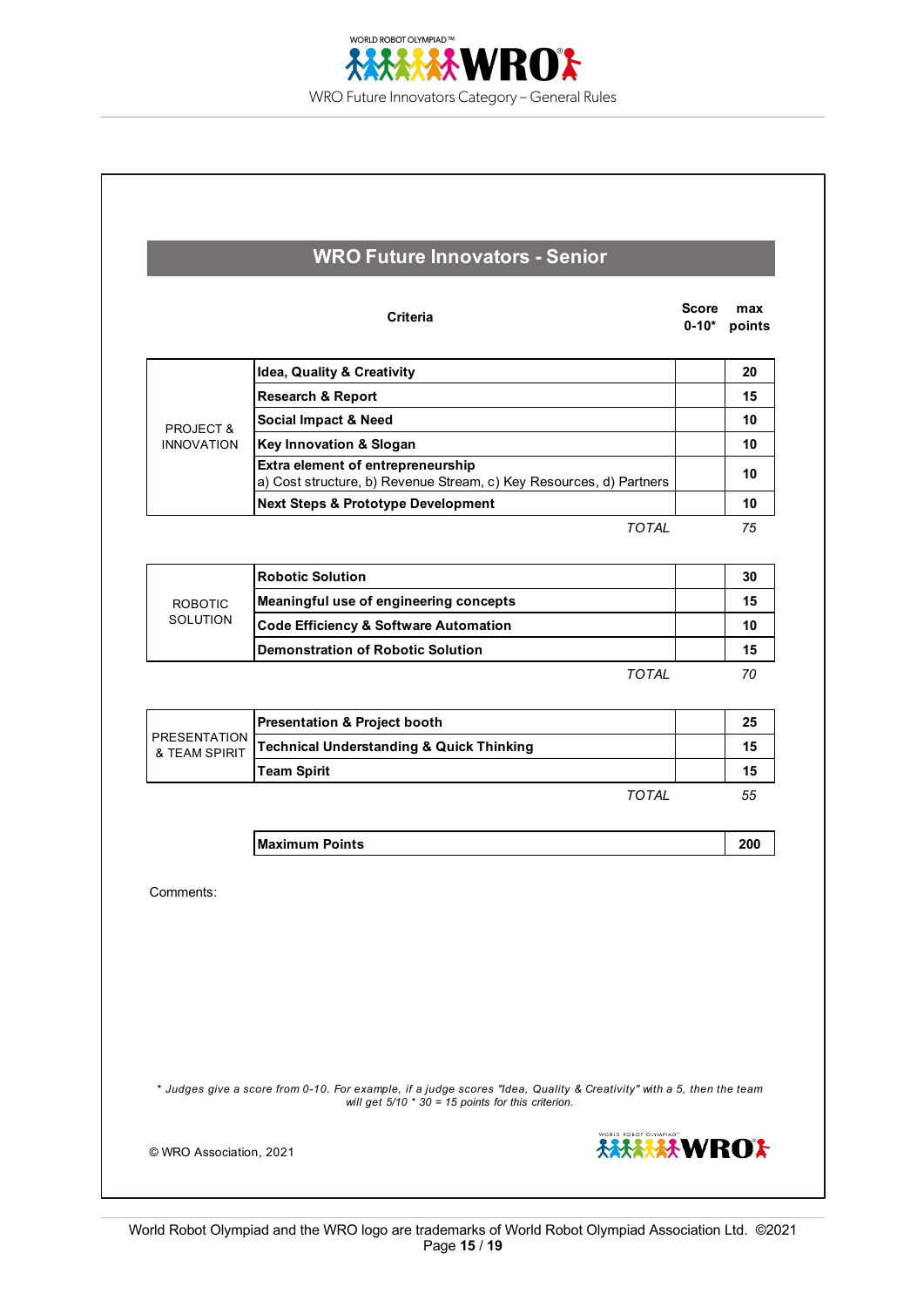

# **PART 3 – TEMPLATE PROJECT REPORT**

- PDF, max 15 MB
- Max. 20 pages single sided (10 pages double sided), including attachments, not including front-page, table of contents and list of sources.
- *Please note: longer reports cannot be taken into consideration for the judges scoring!*

|                                                                                                                                                                                                                                                                                                                                                                                                                                                                                | Elementary                       | Junior/Senior |  |  |
|--------------------------------------------------------------------------------------------------------------------------------------------------------------------------------------------------------------------------------------------------------------------------------------------------------------------------------------------------------------------------------------------------------------------------------------------------------------------------------|----------------------------------|---------------|--|--|
| Front page                                                                                                                                                                                                                                                                                                                                                                                                                                                                     |                                  |               |  |  |
| <b>Table of Contents</b>                                                                                                                                                                                                                                                                                                                                                                                                                                                       |                                  |               |  |  |
| Team presentation                                                                                                                                                                                                                                                                                                                                                                                                                                                              | max. 1 page                      | max. 1 page   |  |  |
| Let us know a bit more about your team.<br>Who are in the team? Where are you from? How have you divided the tasks in the team?<br>Add a picture of your team.                                                                                                                                                                                                                                                                                                                 |                                  |               |  |  |
| Summary project idea                                                                                                                                                                                                                                                                                                                                                                                                                                                           | max. 1 page                      | max. 1 page   |  |  |
| Describe your project and solution in an "executive summary". If someone would only<br>Share all the information your readers and important stakeholders need to know.<br>What is the problem your project is solving and why did you choose this problem?<br>How is the robotic solution going to solve the problem you established?<br>What is the value of your robotic solution? What would happen if it would be used in real life?<br>Why is your project important?     |                                  |               |  |  |
| Presenting robotic solution                                                                                                                                                                                                                                                                                                                                                                                                                                                    | max. 15<br>pages                 | max. 12 pages |  |  |
| Describe your robotic solution and how you have developed it.<br>General aspects:<br>How did you come up with this idea? What other ideas did you investigate?<br>Did you find similar ideas being available? What is different about your solution?<br>Technical aspects:<br>Describe the mechanical construction of the solution<br>Describe the coding of the solution<br>Did you face any challenges during the development process?                                       |                                  |               |  |  |
| Social impact & Innovation                                                                                                                                                                                                                                                                                                                                                                                                                                                     | max. 3 pages                     | max. 6 pages  |  |  |
| Describe the impact of your solution for society.<br>Who will it help? How important is it?<br>Give a concrete example of how/where your idea could be used.(Think about who would use and<br>ow many people would benefit from it.)                                                                                                                                                                                                                                           |                                  |               |  |  |
| Junior & Senior age group only:<br>Describe more about the innovation and entrepreneurship<br>aspects of your project (see scoring criteria).<br>You could use the concept of a business model canvas to explain<br>aspects of your project as a start-up idea. It is not important that<br>you fill all parts of this canvas, you could only fill the parts where<br>you feel they are most relevant for your project.<br>https://en.wikipedia.org/wiki/Business Model Canvas | ه<br>Strategyzer<br>00060   mmnt |               |  |  |
| List of sources                                                                                                                                                                                                                                                                                                                                                                                                                                                                |                                  |               |  |  |
| Make a list of the documents and – reliable - websites you have used for your research and the<br>people you have spoken with.                                                                                                                                                                                                                                                                                                                                                 |                                  |               |  |  |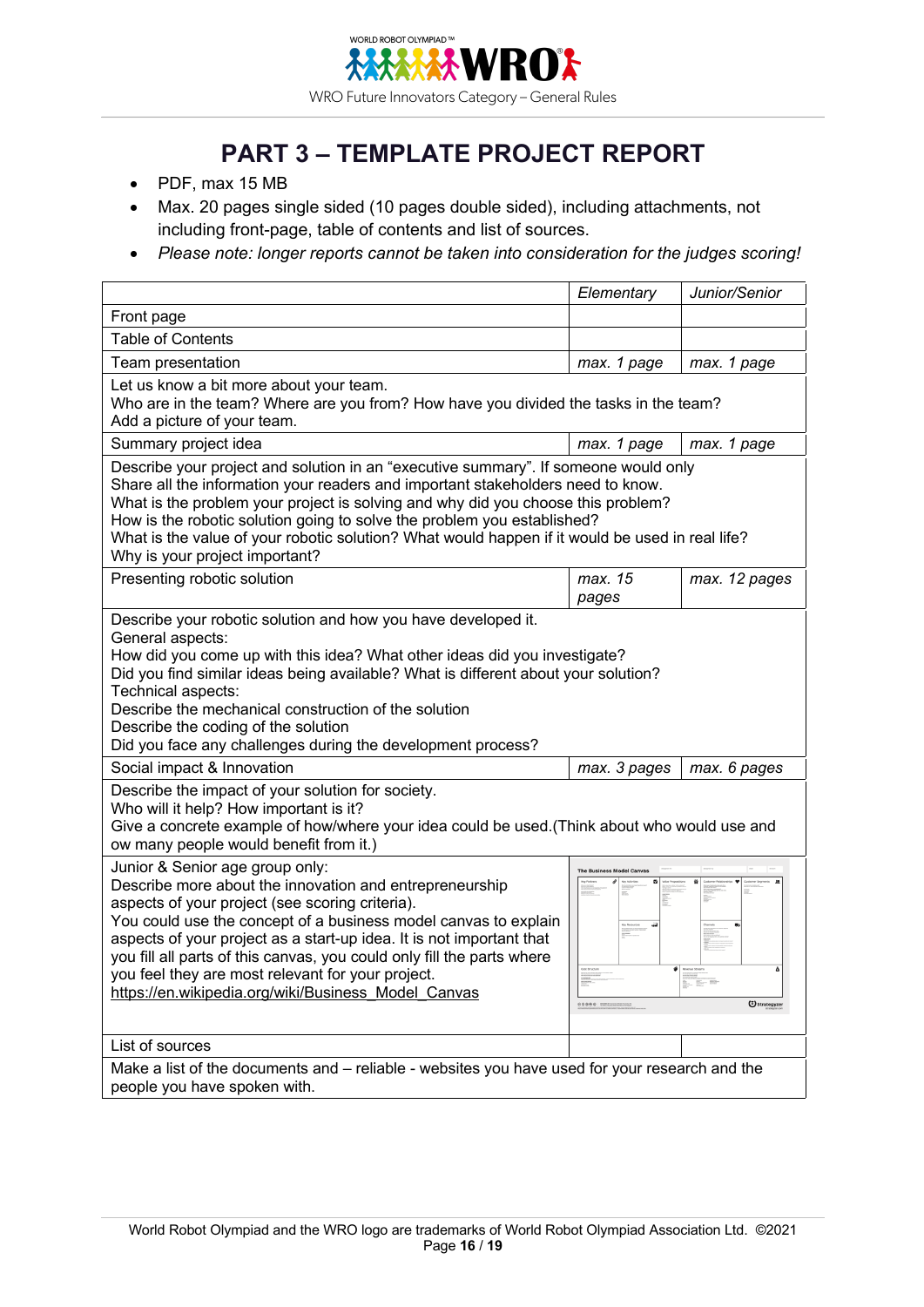

# **PART 4 – SEASON CHALLENGE 2022**

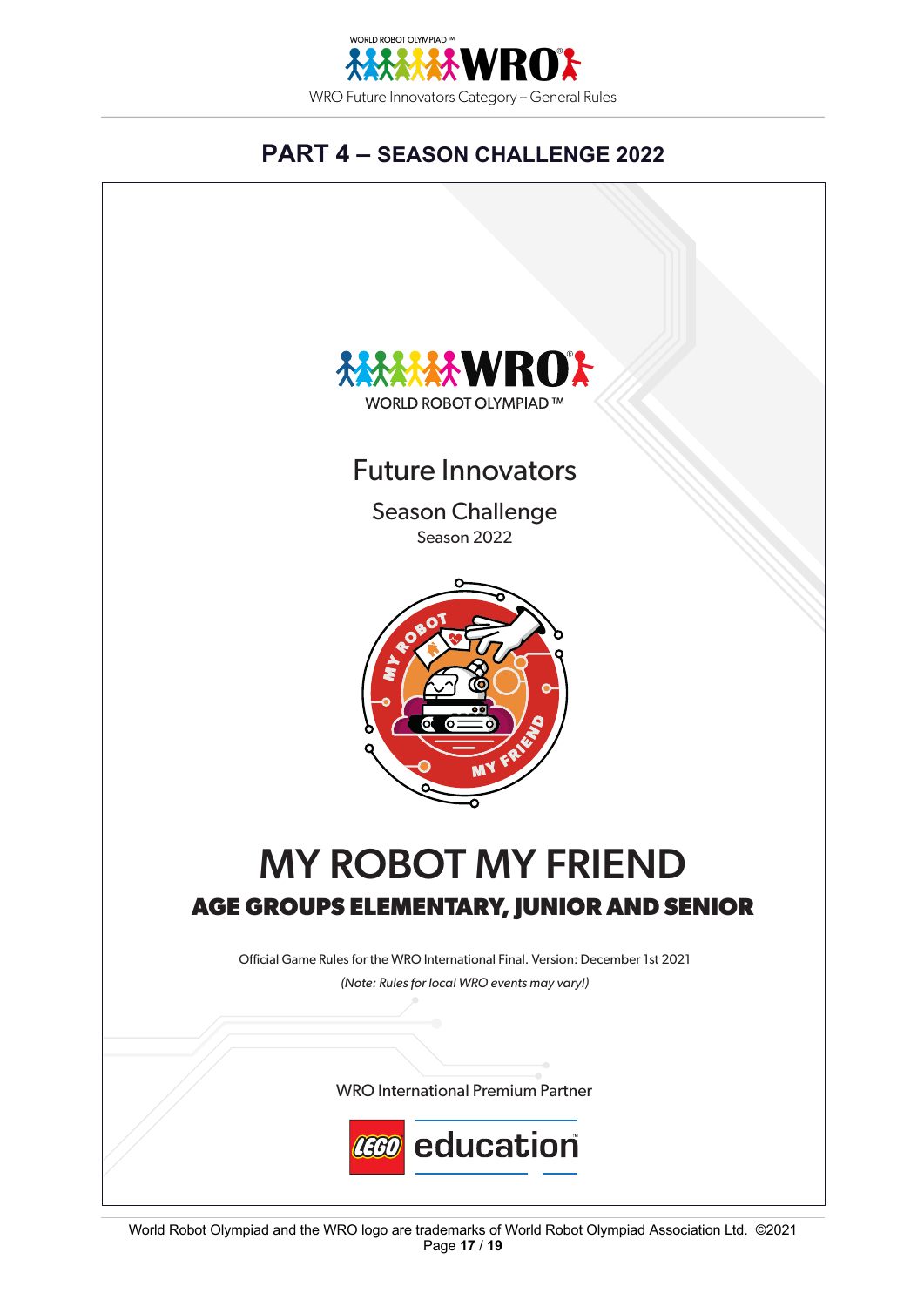



#### **INTRODUCTION**

Robotics and artificial intelligence are becoming an increasingly important part of current research and science. Continuous progress in the field of robotics enables new robots to act in a better way in the environment of humans. The combination of robotics and artificial intelligence can change the world and especially the environment of humans.

Some people see dangers rather than opportunities in direct human contact with robots in the daily environment. The challenges of the future will be to seize the opportunities and to make robot-human interaction helpful and safe.

Service robots are already performing partially or fully automated services. They help people in difficult environments or with monotonous or dangerous tasks. As supporters and friends, robots take on a wide range of tasks to relieve people of time-consuming tasks and mental strain and to increase human comfort.

However, development is far from complete. What other tasks can robots take on in the future? How can it be ensured that robots act as helpers in your daily life?

We need your idea for your robot friend!

#### **Your robot mission**

For the WRO Open Category in 2022, teams have the task to develop a robot model which represents the robot as a friend and helper in the daily life of people. Teams may choose one of the three areas (1, 2, 3) to work on, but they can also choose to work on a project that focuses on a combination of these three areas.



**1. Robots at Home**

In your home there are a lot of tasks that have to be done regularly. Robots can take over work processes autonomously or support people with tasks in or around the home. Maybe you already do household tasks yourself where a robot could simplify the work processes.

Since the robot works in the household in the direct environment of the human being, mutual consideration is particularly important. The robot should act in a way that does not endanger humans and vice versa.

We are looking for robotic solutions that perform tasks in the household in order to relieve the people that live there.

World Robot Olympiad and the WRO logo are trademarks of the World Robot Olympiad Association Ltd. © 2022 World Robot Olympiad Association Ltd.